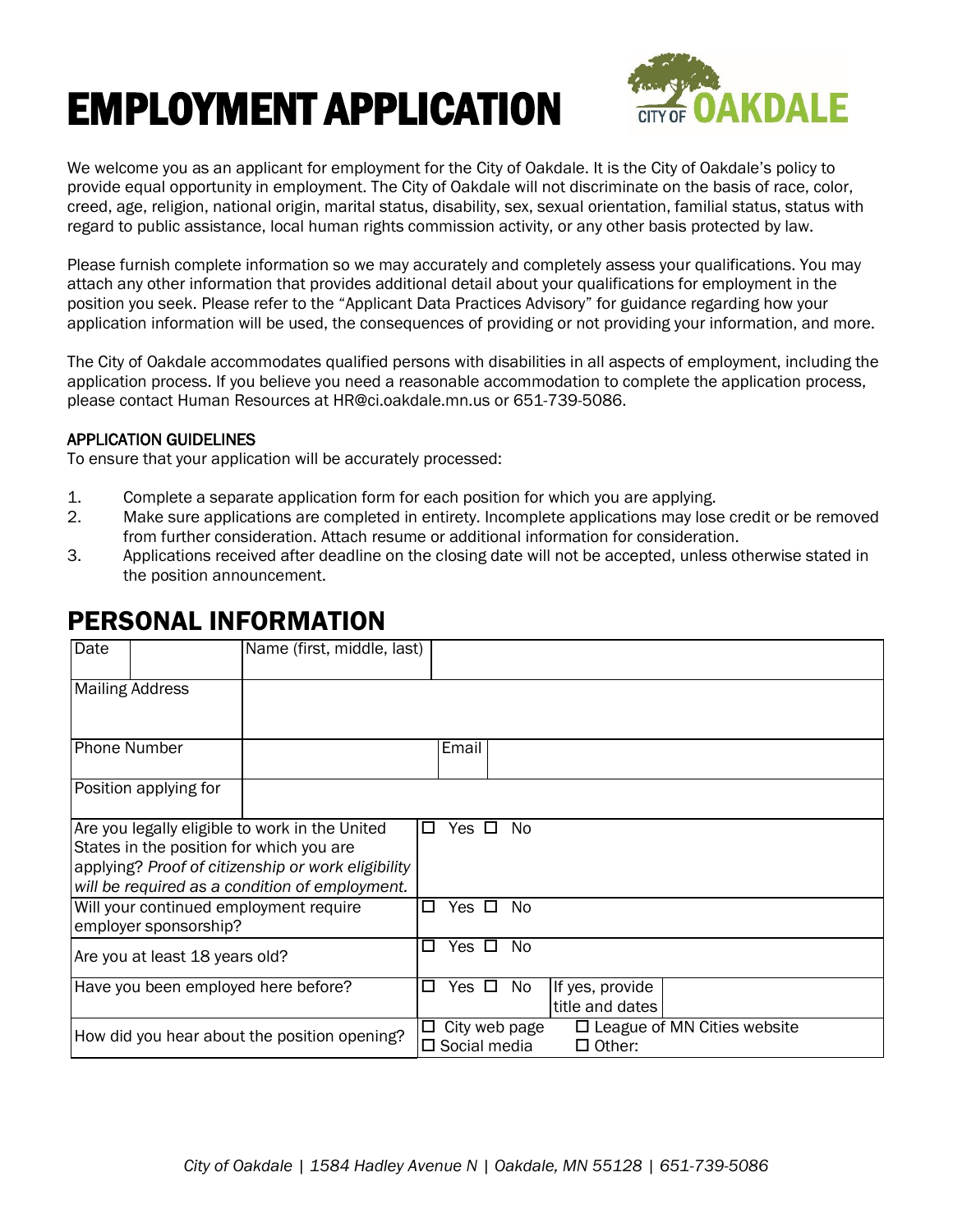# **EDUCATION**

| Name and Location             | Did You Graduate?        | Diploma/Degree and Area of Study |
|-------------------------------|--------------------------|----------------------------------|
| High School:                  | Yes $\square$ No         |                                  |
| College/Technical/Vocational: | I□ Yes □ No              |                                  |
| Graduate:                     | Yes □ No<br>$\mathbf{L}$ |                                  |
| Other:                        | Yes $\square$ No         |                                  |

# SPECIAL SKILLS AND QUALIFICATIONS

List any other courses, seminars, workshops, or training you have that may provide you with skills related to this position:

# LICENSES OR CERTIFICATES RELEVANT TO EMPLOYMENT

| Type | Number | <b>Class</b> | <b>Expiration Date</b> |
|------|--------|--------------|------------------------|
|      |        |              |                        |
|      |        |              |                        |
|      |        |              |                        |
|      |        |              |                        |

## EMPLOYMENT EXPERIENCE

Please list your last three employers, starting with your present/most recent employer. *Please note "see resume"*  is not an acceptable response for any entries on this application. Resumes will only be considered in addition to, *but not in lieu of, this application:* 

| Employer #1                                 |       |                       |                     |          |
|---------------------------------------------|-------|-----------------------|---------------------|----------|
| Address                                     |       |                       |                     | Phone    |
| <b>Job Title</b>                            |       |                       |                     |          |
| <b>Dates</b><br>Employed                    | From: | To:                   | Supervisor<br>Name: | sdfdsfsd |
| Description of Duties                       |       |                       |                     |          |
| Reason for leaving                          |       |                       |                     |          |
| May we contact this<br>supervisor/employer? |       | No<br>Yes $\Box$<br>П |                     |          |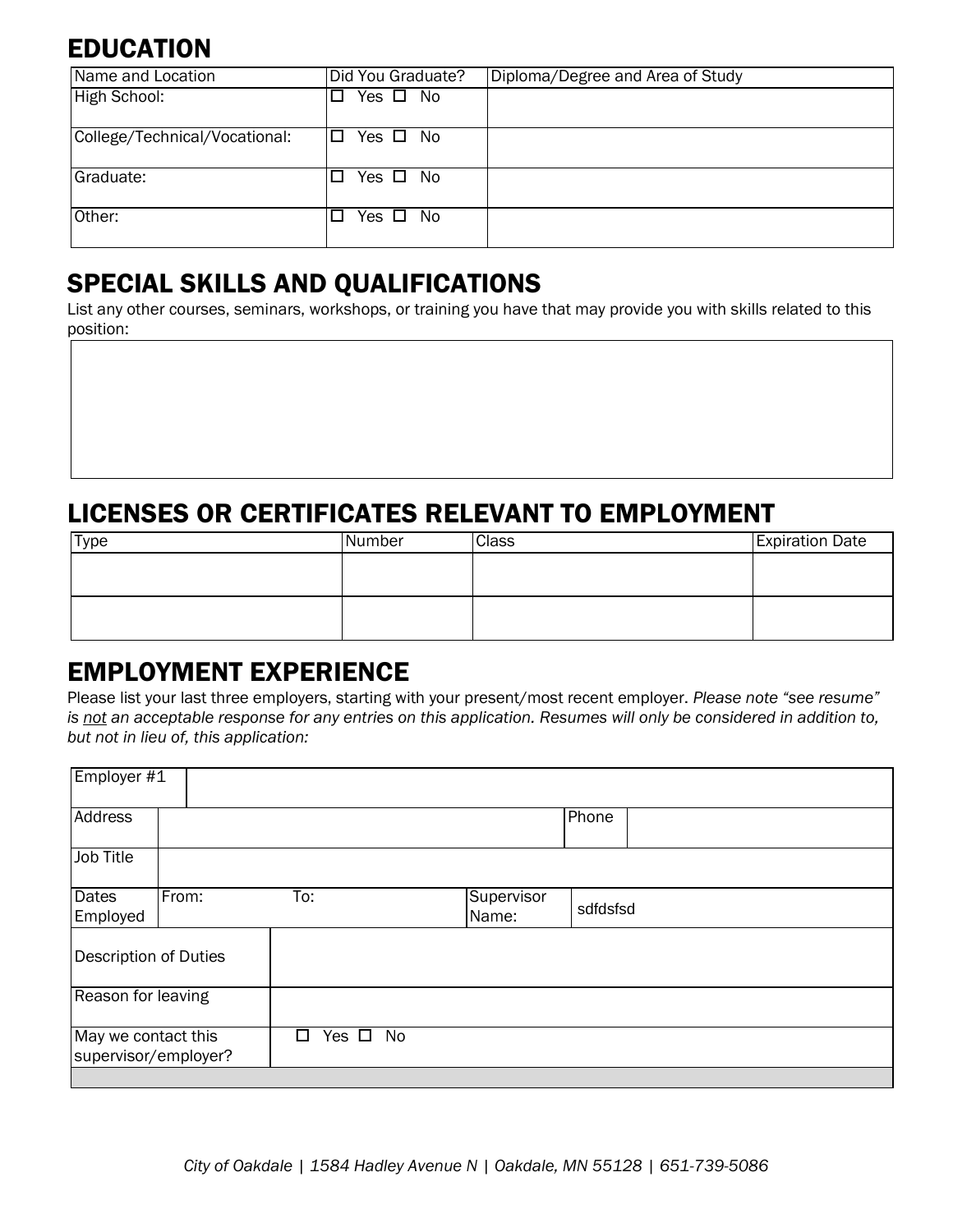| Employer #2                                 |       |                                        |                     |       |
|---------------------------------------------|-------|----------------------------------------|---------------------|-------|
| Address                                     |       |                                        |                     | Phone |
| <b>Job Title</b>                            |       |                                        |                     |       |
| <b>Dates</b><br>Employed                    | From: | To:                                    | Supervisor<br>Name: |       |
| Description of Duties                       |       |                                        |                     |       |
| Reason for leaving                          |       |                                        |                     |       |
| May we contact this<br>supervisor/employer? |       | Yes $\Box$<br>$\overline{N}$<br>$\Box$ |                     |       |
|                                             |       |                                        |                     |       |
| Employer #3                                 |       |                                        |                     |       |
| <b>Address</b>                              |       |                                        |                     | Phone |
| <b>Job Title</b>                            |       |                                        |                     |       |
| <b>Dates</b><br>Employed                    | From: | $\overline{\mathrm{To}}$ :             | Supervisor<br>Name: |       |
| Description of Duties                       |       |                                        |                     |       |
| Reason for leaving                          |       |                                        |                     |       |
| May we contact this<br>supervisor/employer? |       | Yes $\Box$<br>$\Box$<br>No             |                     |       |

### UNPAID EXPERIENCE

Describe any unpaid or volunteer experience relevant to the position for which you are applying (you may exclude, if you wish, information that would reveal race, sex, religion, age, disability, or other protected status):

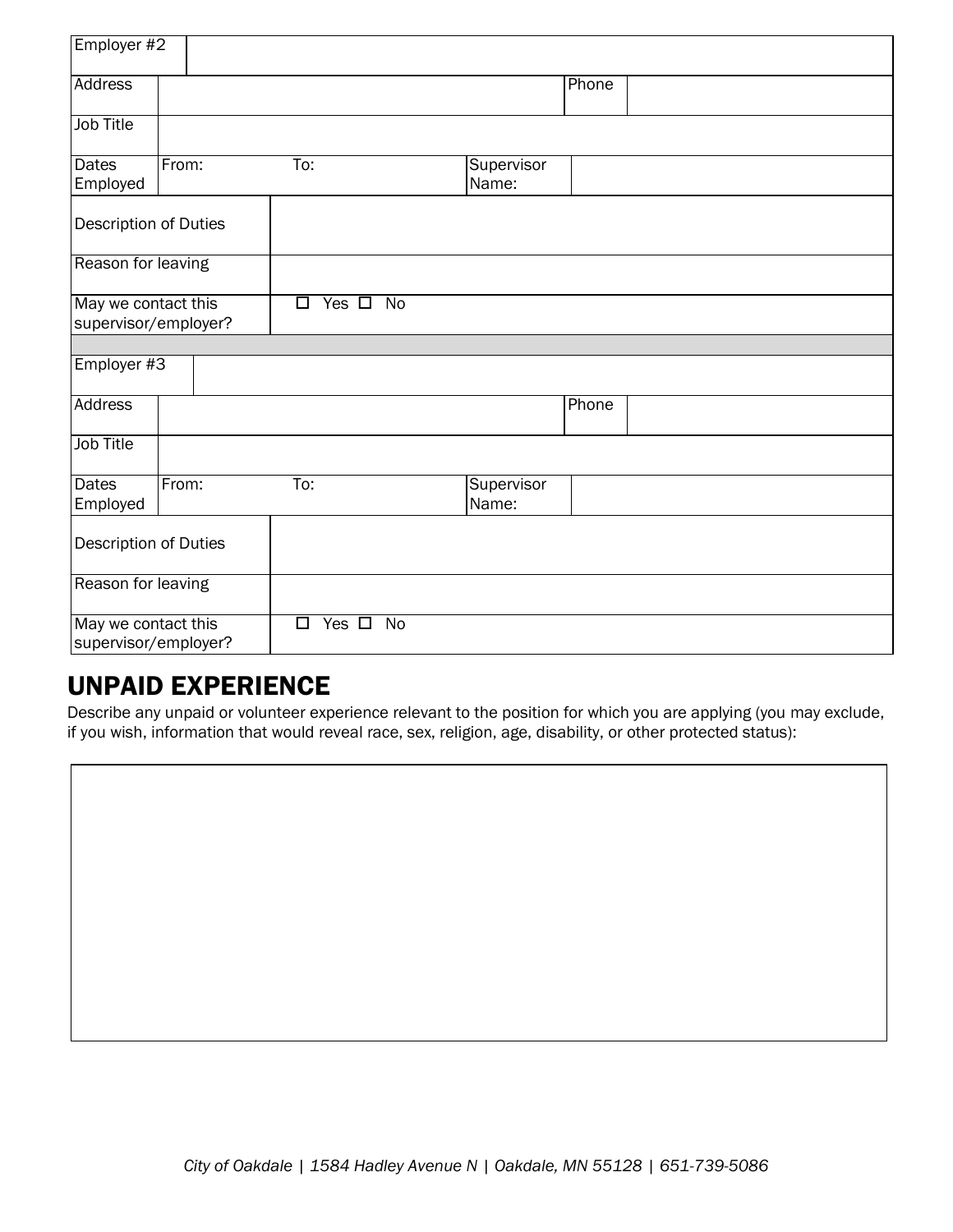# MILITARY EXPERIENC

Did you serve in the U.S. Armed Forces?  $\Box$  Yes  $\Box$  No

Do you wish to apply for Veterans' Preference points:  $\Box$  Yes  $\Box$  No

If you answered "yes," you must complete the enclosed application for Veterans' Preference points, and submit the application and required documentation to the City of Oakdale by the application deadline of the position for which you are applying.

# AUTHORIZATION

I certify that all information I have provided in this application for employment is true and complete to the best of my knowledge. Any misrepresentation or omission of any fact in my application, resume or any other materials, or during any interviews, can be justification for refusal of employment, or if employed, will be grounds for dismissal, regardless of length of employment or when the misrepresentation or omission is discovered.

I acknowledge that I have received a copy of the job description summary for the position/s for which I am applying. I further acknowledge my understanding that employment with the City of Oakdale is "at will," and that employment may be terminated by either the City of Oakdale or me at any time, with or without notice.

With my signature below, I am providing the City of Oakdale authorization to verify all information I provided within this application packet, including contacting current or previous employers. However, I understand that if, in the Employment Experience section I have answered "No" to the question, "May we contact your current employer?" contact with my current employer will not be made without my specific authorization.

I have read the included Applicant Data Practices Advisory, and I further understand that criminal history checks may be conducted (after I have been selected for an interview, in the case of non-public safety positions) and that a conviction of a crime related to this position may result in my being rejected for this job opening.

I also understand it is my responsibility to notify the City of Oakdale in writing of any changes to information reported in this application for employment.

\_\_\_\_\_\_\_\_\_\_\_\_\_\_\_\_\_\_\_\_\_\_\_\_\_\_\_\_\_\_\_\_\_\_\_\_\_\_\_\_\_\_\_\_\_\_\_\_\_ \_\_\_\_\_\_\_\_\_\_\_\_\_\_\_\_\_\_\_\_\_\_\_\_\_\_\_\_

| Signature of Applicant | Date |
|------------------------|------|
|                        |      |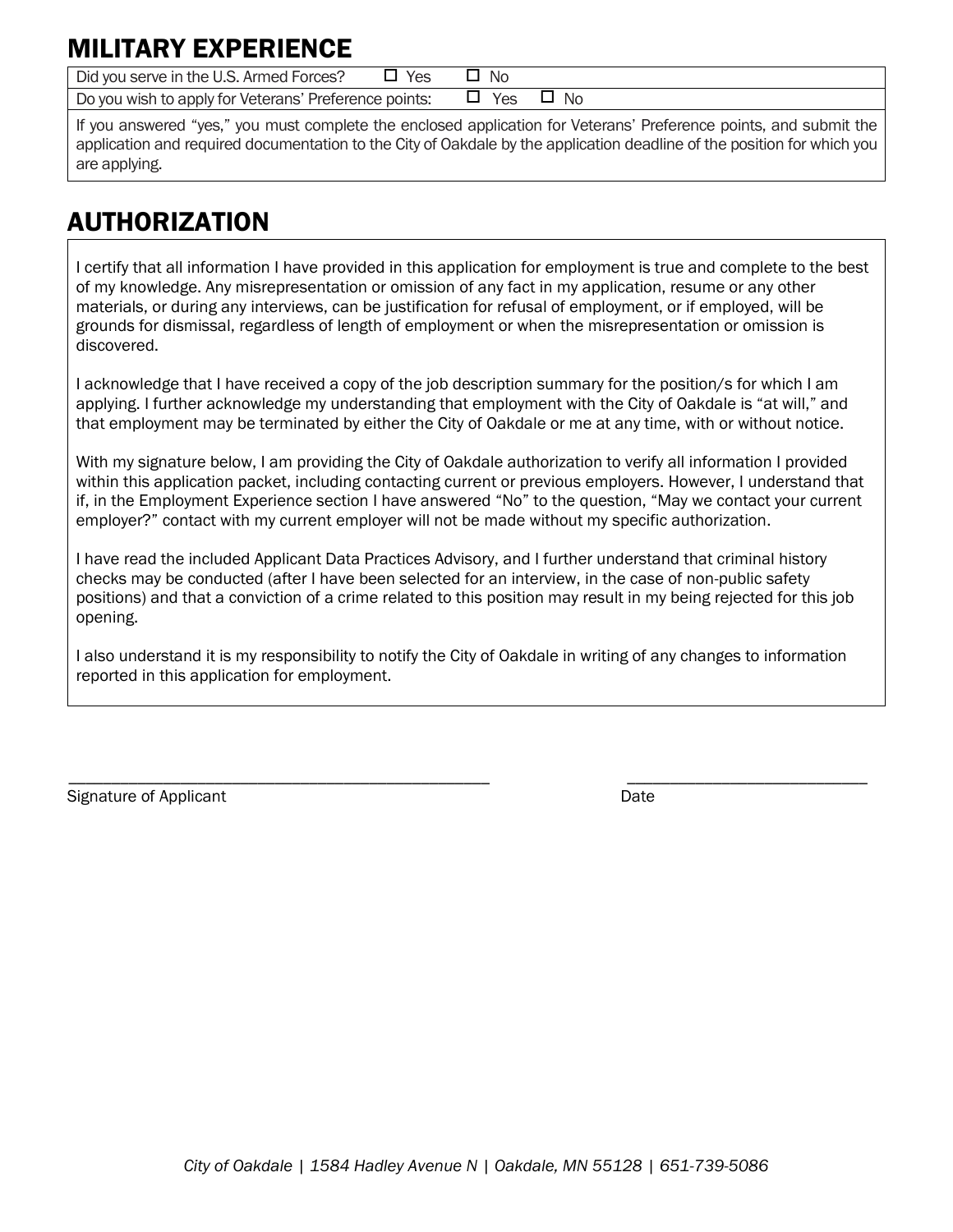## APPLICANT DATA PRACTICES ADVISORY TENNESSEN WARNING

In accordance with the Minnesota Government Data Practices Act, the City of Oakdale is required to inform you of your rights as they relate to the private or confidential information collected from you. Private or confidential data is information that is available to you, but not to the public.

The private or confidential data supplied by you will be used to determine your eligibility for employment with the City of Oakdale. If you are hired, it will be placed in your personnel file and used for payroll and other recordkeeping purposes. Additionally, for public safety positions or in the event you are selected for hire, your data will be used to perform a criminal background check, including using the Bureau of Criminal Apprehension's website.

The private data supplied by you is available only to you, to city employees and officials whose job duties require review of the data, and other individuals and agencies as provided by state and federal law who have a bonafide need for the data.

We take pride in hiring the best candidates, but we can't do this without a complete application. Filling out the application is voluntary, and the more complete the application, the better your chances of conveying to the city you are the best candidate for the job. Except for explicitly optional requested information, refusal to provide a complete application may result in immediate disqualification from consideration for a position.

#### I declare that I have read and understand the information given above regarding the Minnesota Data Practices Act.

\_\_\_\_\_\_\_\_\_\_\_\_\_\_\_\_\_\_\_\_\_\_\_\_\_\_\_\_\_\_\_\_\_\_\_\_\_\_\_\_\_\_\_\_\_\_\_\_\_ \_\_\_\_\_\_\_\_\_\_\_\_\_\_\_\_\_\_\_\_\_\_\_\_\_\_\_\_

Signature of Applicant Date